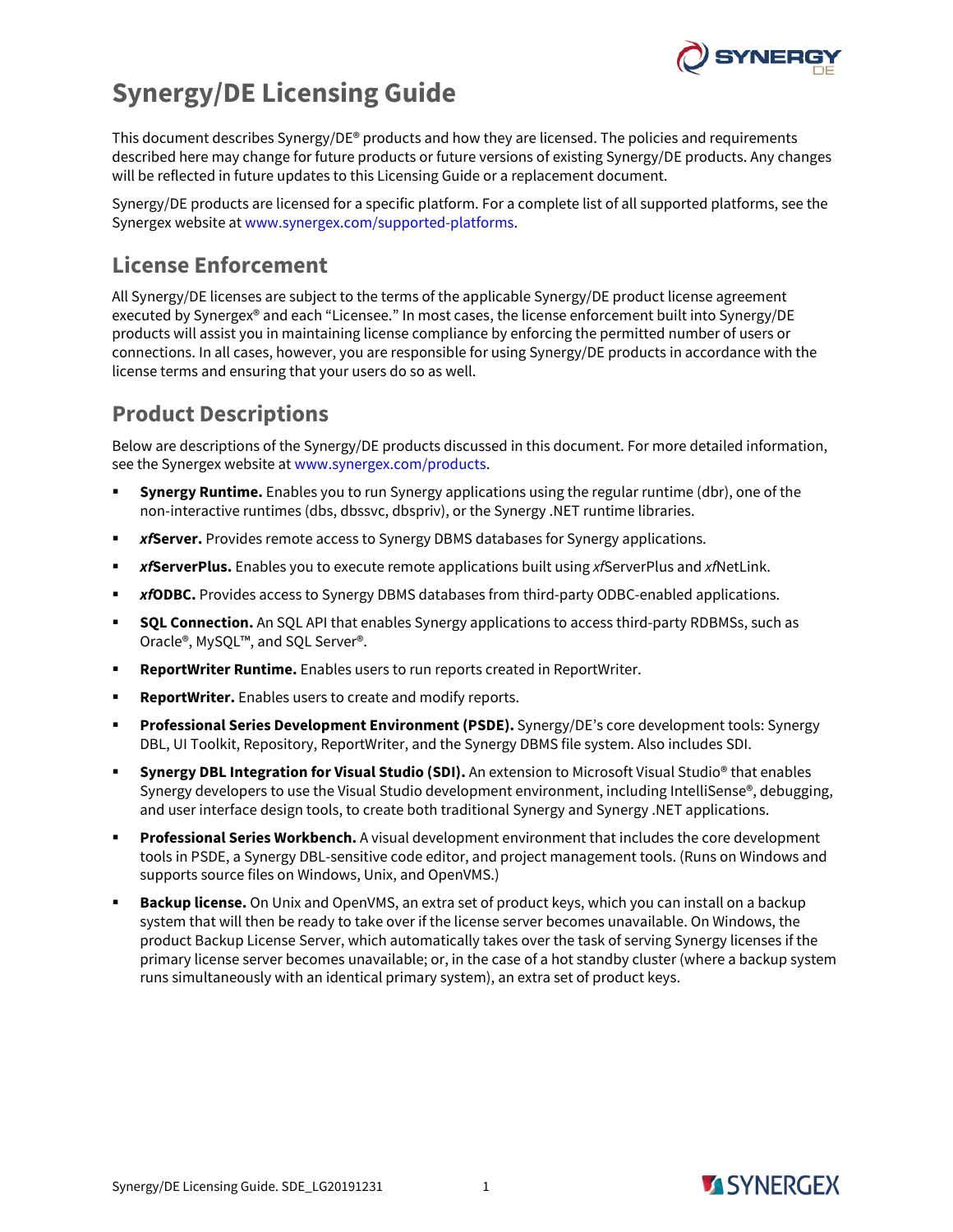# **Understanding How Synergy/DE Products Are Licensed**

When determining how many users to license for a particular product, it's important to understand how Synergy/DE defines a user.

# **Concurrent User Licensing**

Synergy/DE products are licensed for the number of users who could use the product concurrently. (SQL Connection is an exception; see below.) When you (or your supplier) license a Synergy product, you (or they) will specify the number of users needed on that license (e.g., a 10-user license or a 40-user license), each of which is referred to as a "*product* user" (e.g., a Runtime user or an *xf*Server user). A "user" doesn't have to be a person logged into a computer (that is, an application user); for example, it can be a process, service, browser session, or mobile app (native or web). And the users may be accessing Synergy/DE products directly or across a network.

Generally speaking, Synergy/DE products are licensed for the number of application users plus the number of other users (for example, services) that might access the front-end application or the Synergy/DE products concurrently. This is true even when the application accessing the Synergy products is a non-Synergy application. For example, if a C# application accesses a Synergy application through *xf*ServerPlus, the number of concurrent users of the C# application would determine the number of *xf*ServerPlus users required. Similarly, if your solution includes a web service that executes Synergy code (such as one you create with Synergex's Harmony Core open source components), the number of users concurrently accessing the web service would determine the number of Runtime users required. In addition, when Synergy/DE products are accessed across a network, the number and type of users required can depend on the length of access; see "Transient User Licensing" below.

Users are licensed differently on the three platforms due to differences in technology. Some configurations may require that additional users be licensed.

#### Windows

On Windows, the following entities are considered users: a desktop session, a service, an AppDomain in a .NET service, a thread in a non-.NET service, and a scheduled task executing a Synergy/DE product or executing an application that directly or indirectly accesses a Synergy/DE product. A typical desktop session is a person logged in to the system.

- Multiple Synergy applications run concurrently from a desktop session require only one Runtime user when the regular Runtime is used, but each requires its own Runtime user when one of the non-interactive runtimes is used.
- When a Synergy application is run on terminal services (including Microsoft's Remote Desktop Services and Citrix services), each terminal services session requires its own Runtime user.
- When a Synergy application is run as a scheduled task, each concurrent Synergy application requires its own Runtime user (either regular or non-interactive).
- When a service accesses a Synergy application, each concurrent Synergy application requires its own Runtime user (either regular or non-interactive).
- When a .NET assembly uses Synergy-specific language features, such as Synergy data types, systemsupplied routines, or Synergy DBMS data, it requires a Runtime user. (Even though .NET applications use the Common Language Runtime, there are Synergy .NET runtime libraries that are required when Synergyspecific language features are used.)

#### Unix

On Unix, the following entities are considered users: an interactive process and a detached process executing a Synergy/DE product. A typical interactive process is a person logged in to the system. A detached process is one in which input or output is not associated with a terminal. On Unix, license usage is the same regardless of whether the regular runtime or one of the non-interactive runtimes is used.

- A Synergy application started from a command prompt, a script file, a batch file, or a non-Synergy application requires one Runtime user.
- A Synergy application run as a scheduled task (e.g., a cron job) requires one Runtime user.